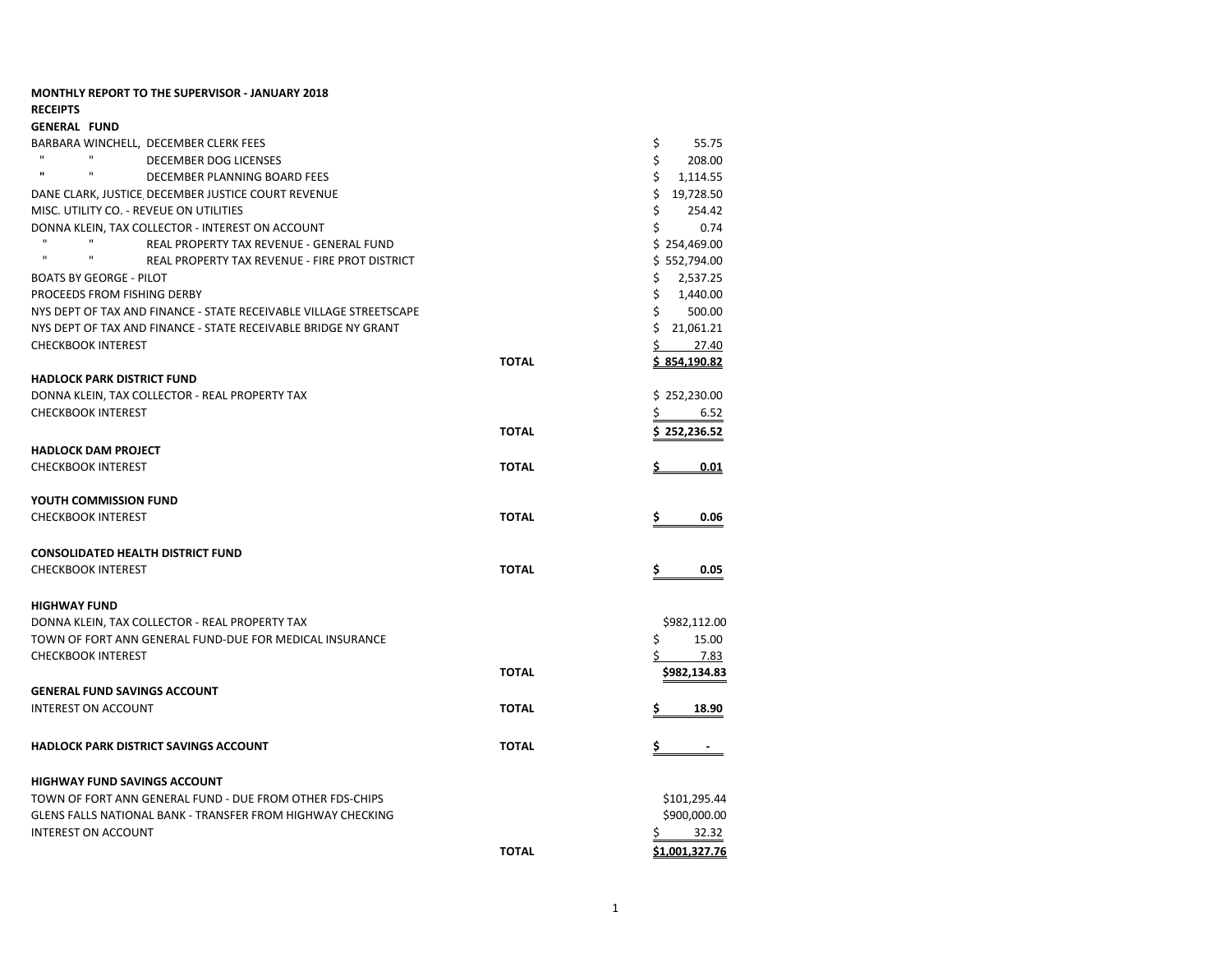| <b>LOSAP SAVINGS ACCOUNT</b>                                |                                |                                |                                            |                            |
|-------------------------------------------------------------|--------------------------------|--------------------------------|--------------------------------------------|----------------------------|
| <b>INTEREST ON ACCOUNT</b>                                  |                                | <b>TOTAL</b>                   | 0.61<br>S                                  |                            |
| <b>MEDICAL REIMBURSEMENT ACCOUNT</b>                        |                                |                                |                                            |                            |
| TOWN OF FORT ANN GENERAL FUND - H.I.                        |                                |                                | \$<br>317.69                               |                            |
| TOWN OF FORT ANN HIGHWAY FUND - H.I.                        |                                |                                | \$<br>62.52                                |                            |
| <b>INTEREST ON ACCOUNT</b>                                  |                                |                                | \$<br>$\overline{\phantom{a}}$             |                            |
|                                                             |                                | <b>TOTAL</b>                   | \$<br>380.21                               |                            |
|                                                             |                                |                                |                                            |                            |
| <b>TRUST &amp; AGENCY FUND</b><br><b>NYS RETIREMENT</b>     | <b>HIGHWAY</b><br>Ś.<br>967.68 | <b>GENERAL</b><br>\$<br>567.96 | <b>HADLOCK PARK DISTRICT</b>               |                            |
| <b>HEALTH &amp; DENTAL INSURANCE</b>                        | \$11,118.03                    | \$                             | \$<br>\$                                   |                            |
| <b>STATE TAX</b>                                            | \$2,062.97                     | 1,148.92<br>\$<br>686.98       | \$<br>38.64                                |                            |
| <b>FEDERAL TAX</b>                                          | \$4,913.00                     | \$<br>1,381.00                 | \$<br>122.00                               |                            |
| <b>FICA</b>                                                 | \$.<br>7,154.06                | \$<br>2,730.06                 | Ś<br>235.38                                |                            |
| DEFFERED COMPENSATION                                       | Ś<br>266.10                    | \$<br>$\blacksquare$           | Ś                                          |                            |
| <b>CHILD SUPPORT</b>                                        | 2,235.00<br>\$                 | \$                             | Ś                                          |                            |
| <b>CREDIT UNION</b>                                         | Ś.<br>1,061.00                 | Ś<br>692.00                    | \$                                         |                            |
| AFLAC                                                       | 313.25                         | 64.80                          | \$                                         |                            |
| <b>TOTALS</b>                                               | \$30,091.09                    | Ś<br>7,271.72                  | \$<br>396.02                               |                            |
|                                                             | <b>INTEREST</b>                | \$<br>0.21                     | <b>TOTAL</b>                               | 37,759.04<br>S.            |
|                                                             |                                |                                |                                            |                            |
| <b>DISBURSEMENTS</b>                                        |                                |                                |                                            |                            |
| <b>GENERAL FUND</b><br>STATE COMPTROLLER - JUSTICE COURT    |                                | \$13,030.50                    | <b>HIGHWAY FUND-T/W</b><br><b>ABSTRACT</b> | 14,159.40<br>Ś.            |
| <b>PAYROLL</b>                                              |                                | \$<br>16,537.24                | <b>HEALTH INSURANCE</b>                    | 10,850.12                  |
| <b>TOWN SHARE FICA</b>                                      |                                | \$<br>2,730.06                 | PAYROLL                                    | 44,080.58                  |
| <b>TOWN BOARD EXPENSE</b>                                   |                                | \$<br>249.74                   | <b>TOWN SHARE FICA</b>                     | 7,154.06                   |
| <b>JUSTICE COURT EXPENSE</b>                                |                                | \$<br>126.08                   |                                            | 76,244.16                  |
| <b>TAX COLLECTORS EXPENSE</b>                               |                                | \$                             |                                            |                            |
|                                                             |                                | 465.83                         |                                            |                            |
| AMBULANCE EXPENSE                                           |                                | \$<br>70,000.00                | <b>HIGHWAY FUND-O/V</b>                    |                            |
| <b>ASSESSORS EXPENSE</b>                                    |                                | \$<br>2,366.58                 | <b>ABSTRACT</b>                            | \$.<br>13,257.00           |
| <b>TOWN CLERKS EXPENSE</b>                                  |                                | \$<br>304.37                   |                                            |                            |
| <b>DOG CONTROL EXPENSE</b>                                  |                                | \$<br>1,034.01                 | ET TO HIGHWAY SAVINGS                      | \$900,000.00               |
| <b>ATTORNEY EXPENSE</b>                                     |                                | \$<br>5,355.00                 |                                            |                            |
| <b>MUNICIPAL DUES</b>                                       |                                | \$<br>1,000.00                 |                                            | TOTAL HIGHWA\ \$989,501.16 |
| <b>HIGHWAY SUPERINTENDENT EXPENSE</b>                       |                                | Ś<br>235.15                    |                                            |                            |
| TOWN OF FORT ANN HIGHWAY FUND - DUE FOR MEDICAL INSURANCE   |                                | Ś<br>15.00                     |                                            |                            |
| TOWN OF FORT ANN HIGHWAY FUND SAVINGS ACCOUNT-CHIPS REVENUE |                                | \$101,295.44                   |                                            |                            |
| <b>BUILDINGS EXPENSE</b>                                    |                                | \$<br>3,869.98                 |                                            |                            |
| <b>CENTRAL COMMUNICATIONS</b>                               |                                | Ś<br>419.92                    |                                            |                            |

| \$      | 396.02                  |              |    |      |
|---------|-------------------------|--------------|----|------|
|         |                         | <b>TOTAL</b> | \$ | 37,7 |
|         |                         |              |    |      |
|         | <b>HIGHWAY FUND-T/W</b> |              |    |      |
|         | <b>ABSTRACT</b>         |              | Ś  | 14.1 |
|         | <b>HEALTH INSURANCE</b> |              | Ś  | 10.8 |
| PAYROLL |                         |              | Ś  | 44.0 |

| ABSTRACT | \$13,257.0                      |
|----------|---------------------------------|
|          |                                 |
|          | $\ddot{ }$ case case $\ddot{ }$ |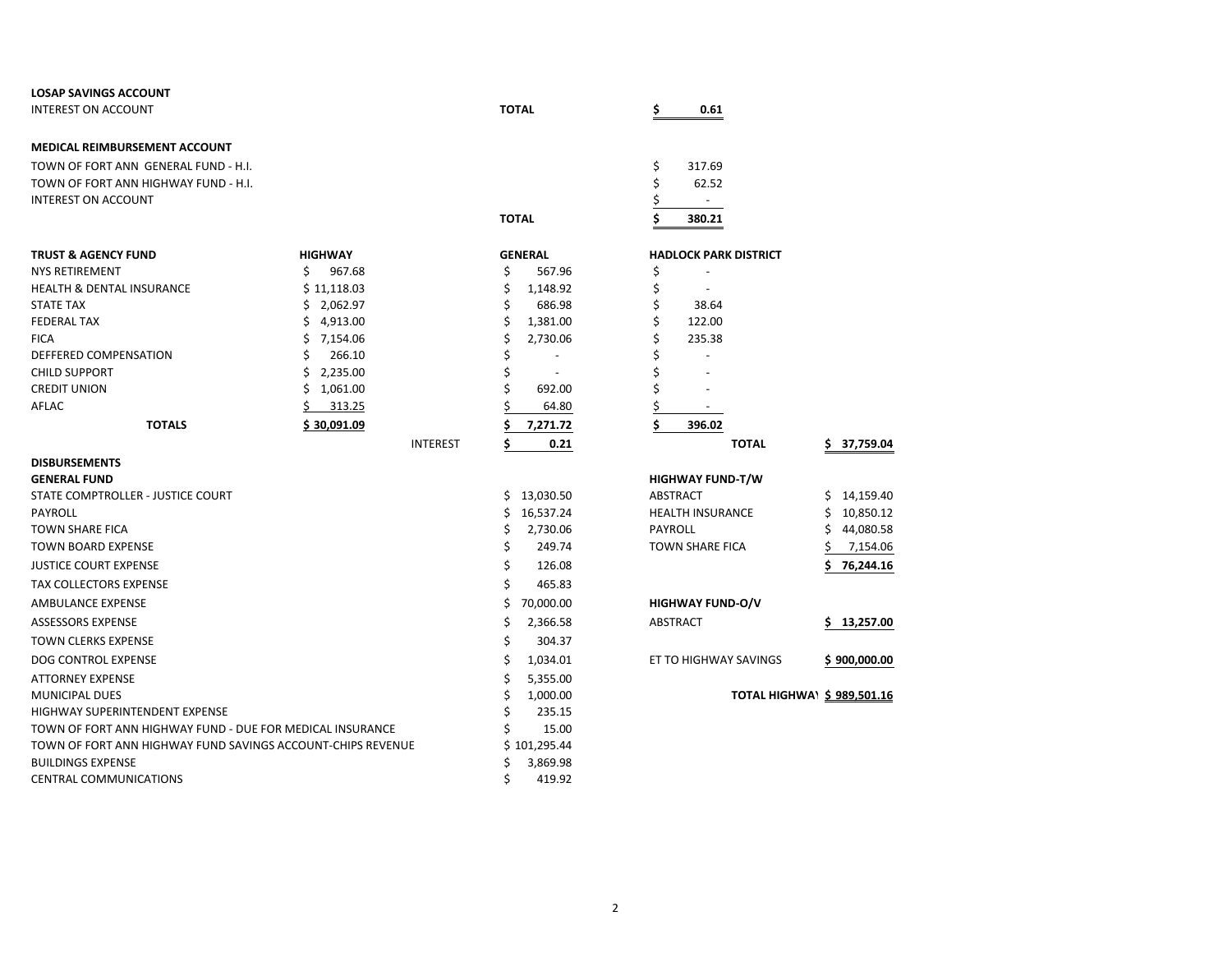| <b>CENTRAL MAILINGS</b>               |              | \$<br>298.15        | <b>TRUST &amp; AGENCY FUND</b> |                  |
|---------------------------------------|--------------|---------------------|--------------------------------|------------------|
| <b>ENGINEER</b>                       |              | 3,013.26            | <b>FICA</b>                    | 10,119.50<br>Ś.  |
| SAFETY INSPECTION EXPENSE             |              | 53.60<br>\$         | <b>STATE TAX</b>               | 2,788.59<br>S    |
| FIRE COMPANY - FUEL                   |              | Ś<br>127.33         | <b>FEDERAL TAX</b>             | 6,416.00         |
| <b>ADULT RECREATION</b>               |              | 2,000.00<br>\$      | <b>HEALTH INSURANCE</b>        | 12,366.95        |
| <b>STREET LIGHTS</b>                  |              | Ś<br>233.13         | <b>CREDIT UNION</b>            | 1,753.00         |
| <b>DISIBILITY INSURANCE</b>           |              | 200.40<br>Ś         | <b>CHILD SUPPORT</b>           | 2,235.00         |
| PENFLEX                               |              | 4,000.00<br>Ś       | AFLAC                          | 294.25           |
| <b>HEALTH INSURANCE</b>               |              | 1,242.74            | RETIREMENT                     | 1,535.64<br>Ś    |
|                                       | <b>TOTAL</b> | <u>\$230,203.51</u> | DEFFERRED COMP.                | 266.10           |
| <b>HADLOCK PARK DISTRICT</b>          |              |                     | <b>TOTAL</b>                   | 37,775.03<br>\$. |
| PAYROLL                               |              | \$<br>1,420.77      |                                |                  |
| TOWN SHARE - FICA                     |              | 235.38<br>\$        |                                |                  |
| <b>ABSTRACT</b>                       |              | 250.00              |                                |                  |
|                                       | <b>TOTAL</b> | 1,906.15            |                                |                  |
| <b>HADLOCK DAM PROJECT</b>            | <b>TOTAL</b> |                     |                                |                  |
| YOUTH COMMISSION FUND                 | <b>TOTAL</b> |                     |                                |                  |
| <b>CONSOLIDATED HEALTH</b>            | <b>TOTAL</b> |                     |                                |                  |
| <b>GENERAL FUND SAVINGS ACCOUNT</b>   | <b>TOTAL</b> |                     |                                |                  |
| HADLOCK PARK DISTRICT SAVINGS ACCOUNT | <b>TOTAL</b> |                     |                                |                  |
| <b>HIGHWAY FUND SAVINGS ACCOUNT</b>   | <b>TOTAL</b> |                     |                                |                  |
| <b>LOSAP SAVINGS ACCOUNT</b>          | <b>TOTAL</b> | \$                  |                                |                  |
| MEDICAL REIMBURSEMENT ACCOUNT         |              |                     |                                |                  |
| AC TRANSFER TO MVP SELECT             |              | 380.21<br>Ş         |                                |                  |
|                                       | <b>TOTAL</b> | Ś<br>380.21         |                                |                  |
|                                       |              |                     |                                |                  |

#### **TRUST & AGENCY FUND**

|       |                | <b>TOTAL</b>            | 37,775.03       |
|-------|----------------|-------------------------|-----------------|
| ΤΟΤΑL | \$230,203.51   | DEFFERRED COMP.         | \$<br>266.10    |
|       | \$<br>1,242.74 | RETIREMENT              | \$<br>1,535.64  |
|       | \$<br>4,000.00 | <b>AFLAC</b>            | \$<br>294.25    |
|       | \$<br>200.40   | <b>CHILD SUPPORT</b>    | \$<br>2,235.00  |
|       | \$<br>233.13   | <b>CREDIT UNION</b>     | \$<br>1,753.00  |
|       | \$<br>2,000.00 | <b>HEALTH INSURANCE</b> | \$<br>12,366.95 |
|       | \$<br>127.33   | <b>FEDERAL TAX</b>      | \$<br>6,416.00  |
|       | \$<br>53.60    | <b>STATE TAX</b>        | \$<br>2,788.59  |
|       | \$<br>3,013.26 | <b>FICA</b>             | \$<br>10,119.50 |